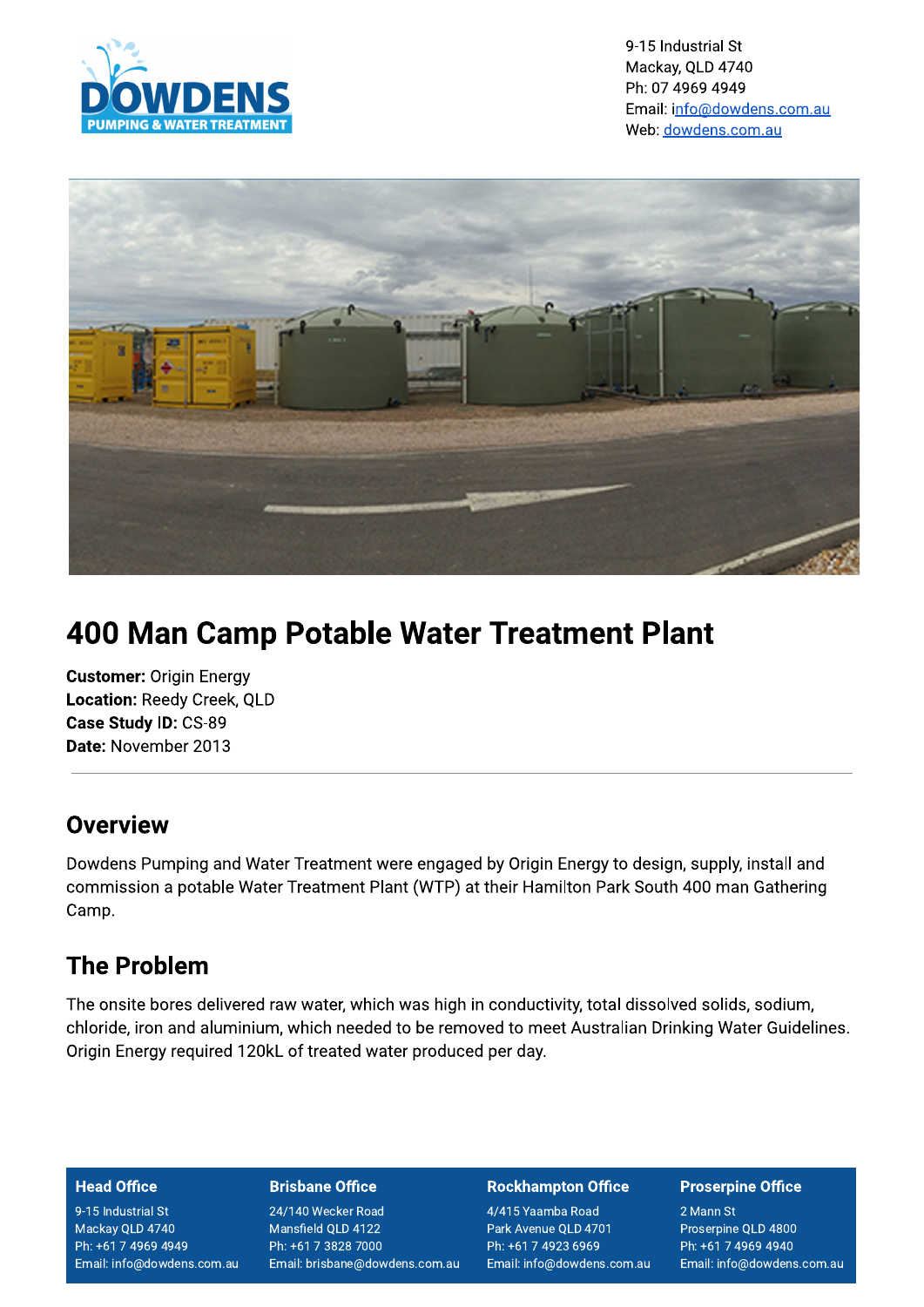

9-15 Industrial St Mackay, QLD 4740 Ph: 07 4969 4949 Email: info@dowdens.com.au Web: dowdens.com.au



## **Our Solution**

Dowdens Pumping and Water Treatment customised a potable water treatment system for Origin Energy. The system consists of pre-treatment, ultrafiltration (UF), reverse osmosis (RO), carbon filtration and disinfection.

The process that was recommended and accepted by Origin Energy included:

- $\bullet$ Pre-treatment
- Ultrafiltration (UF)
- Reverse osmosis (RO)
- Carbon filtration and disinfection

### **Key Components & Features**

- Three days storage capacity of raw water in 8 x 47kL poly tanks  $\bullet$
- Three days storage capacity of potable water in 8 x 47kL poly tanks  $\bullet$
- Galvanised steel skid set-up complete, pre-wired and pre-plumbed settings  $\bullet$
- 1x Temperature controller  $\bullet$
- 1x Coagulant dosing system  $\bullet$
- 1x Auto-flushing disc filtration system  $\bullet$
- 2x RO pressure vessels  $\bullet$
- 6x RO membranes  $\bullet$
- 1x Antiscalant dosing system  $\bullet$
- 1x 30" Activated Carbon Filter with actuated diaphragm valves  $\bullet$
- 1x Chlorine Recirculation system with pH and chlorine analyser  $\bullet$
- 1x Acid Dosing system  $\bullet$
- 1x Shipping container with air conditioning, entry doors, steel plate floor and lights  $\bullet$

Hutchinson Builders also contracted Dowdens Pumping and Water Treatment for their Rotating Biological Contactor Sewage Treatment Plant at the same worksite. Click here to view the case study.

#### **Head Office**

9-15 Industrial St Mackay QLD 4740 Ph: +61 7 4969 4949 Email: info@dowdens.com.au

#### **Brisbane Office**

24/140 Wecker Road Mansfield QLD 4122 Ph: +61 7 3828 7000 Email: brisbane@dowdens.com.au

#### **Rockhampton Office**

4/415 Yaamba Road Park Avenue QLD 4701 Ph: +61 7 4923 6969 Email: info@dowdens.com.au

#### **Proserpine Office**

2 Mann St Proserpine QLD 4800 Ph: +61 7 4969 4940 Email: info@dowdens.com.au